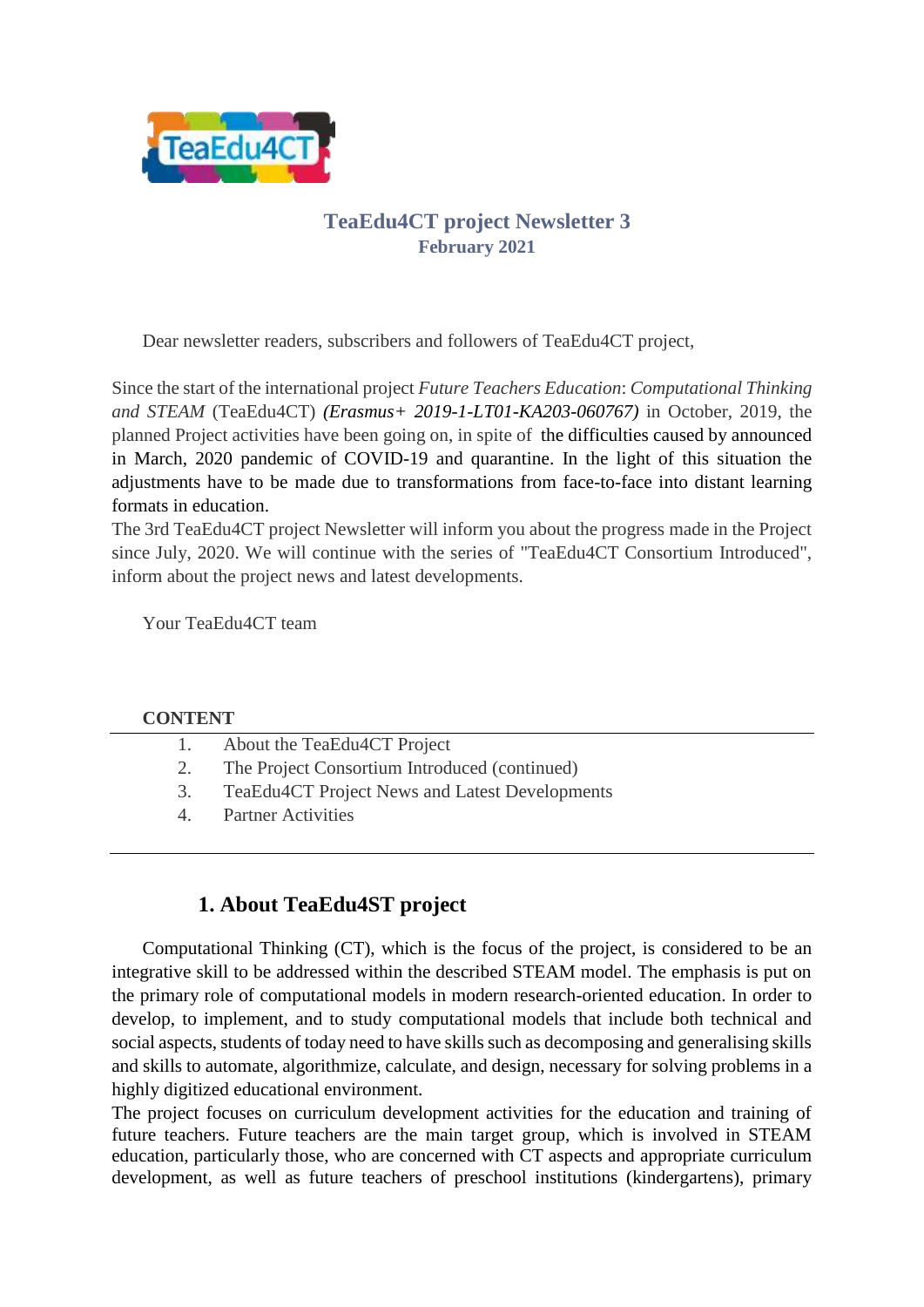schools, lower and upper secondary schools of various subjects including foreign languages, arts and humanities. The importance of computational thinking can be illustrated by the attention given to it by researchers of today. Peter J. Denning and Matti Tedre in their book *Computational Thinking* (2019) ([https://mitpress.mit.edu/books/computational-thinking\)](https://mitpress.mit.edu/books/computational-thinking) explain, that computational thinking (CT) is not a set of concepts for programming. They identify six dimensions of today's highly developed CT among which there is computing education.



The leader and coordinator of the TeaEdu4CT Project – prof. Valentina Dagienė presents the book to project partners during the online meeting.

The other evidence of the growing importance of computational skills development and education is the inclusion of questions testing computational skills in the PISA 2021 Mathematics assessment. While computer science itself is a broad domain, including aspects such as computer programming (coding), algorithm design, data science, cybersecurity, networking, machine learning, and robotics, all of these sub-fields rely on a deep conceptual understanding of computational thinking. That is why it was chosen for the PISA 2021 mathematics assessment. Computer science and computational thinking, when taught well, can prepare students to apply problem solving, creativity, and collaboration in all sorts of domains.

For more details on the inclusion of computational thinking in the PISA 2021 Mathematics assessment, click [here](http://www.oecd.org/pisa/pisaproducts/pisa-2021-mathematics-framework-draft.pdf) (OECD, 2018).

## **2. The Project Consortium Introduced (continued)**

The project partners are a cluster of leading European institutions in computer science education, CT and STEAM education. There are eight universities and two research centres involved in TeaEdu4CT project. In this Newsletter we would like to introduce to our readers and followers two of them.

### **2.1 KTH Royal Institute of Technology in Stockholm**

KTH Royal Institute of Technology in Stockholm (Sweden) occupies a position as one of Europe's leading technical and engineering universities, as well as a key centre of intellectual talent and innovation. It is Sweden's largest technical research and teaching institution and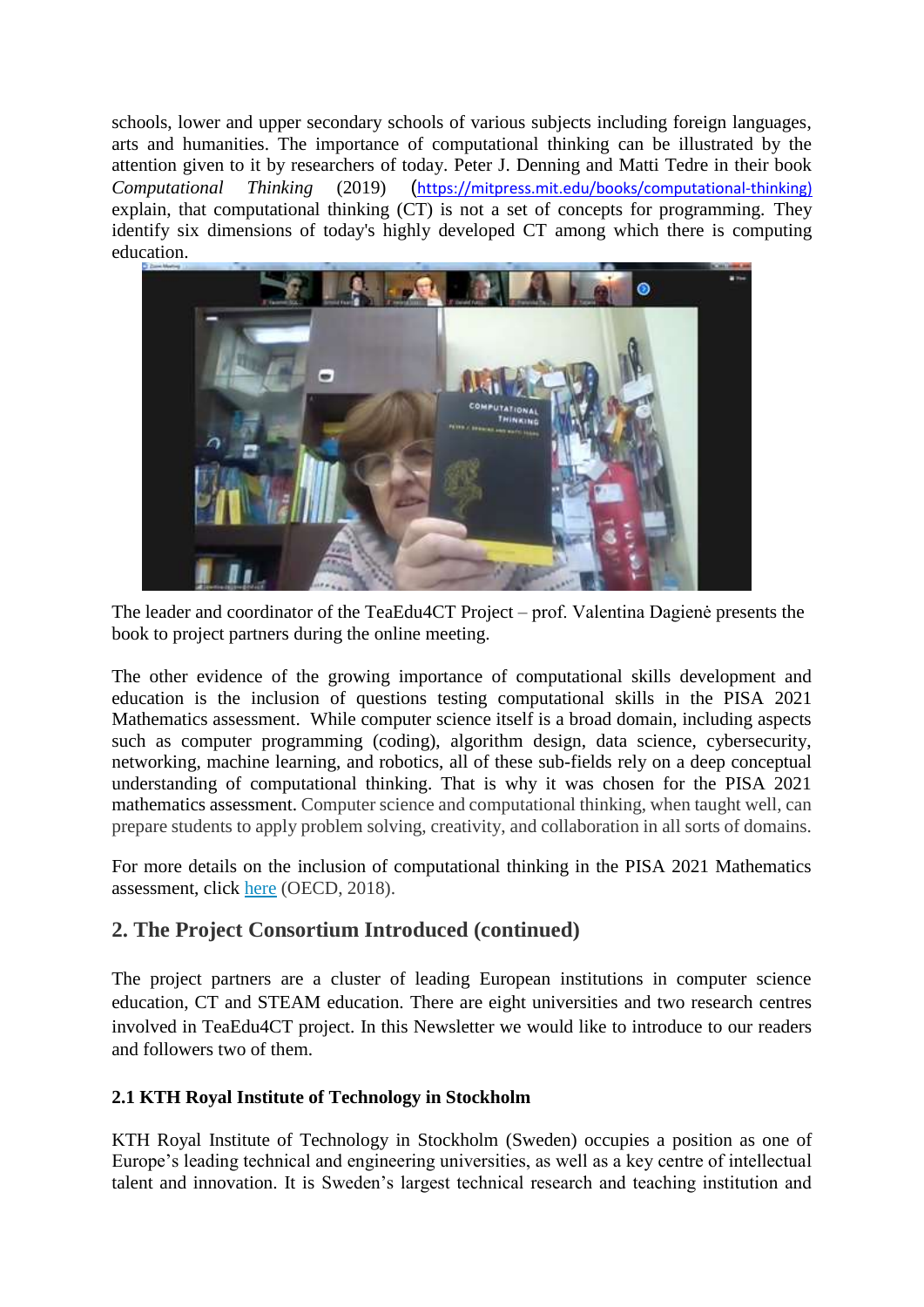home to students, researchers and academic faculty from around the world. The research and education at KHT covers a wide area, including natural sciences and all branches of engineering, as well as architecture, industrial management, urban planning, history and philosophy. KTH is working with industry and society in the pursuit of sustainable solutions to some of humanity's greatest challenges: climate change, future energy supply, urbanisation and quality of life for the rapidly-growing elderly population. These challenges are being addressed with world leading, high-impact research and education in natural sciences and all branches of engineering, as well as in architecture, industrial management, urban planning, history and philosophy. KTH in 2019 was ranked 36 among the world's universities for engineering and technology, according to QS University Ranking. There are 5,178 employees, the equivalent of 3,572 full time positions, of which 1,332 are women and 2,240 are men.

**The KHT Department of Learning in Engineering Sciences** is a world-leading research environment, which is focusing on improvement of learning in STEM at all levels, from preschool to post university studies and life-long learning. Research clusters within the department actively pursue research into teaching and teacher education in the STEM disciplines. Major research contributions from the department in the last decade include, development of online and digital learning, policy development in leadership and organisation and global competencies, and STEAM education for the future of Europe. More information about KHT research and research areas can be found at: [www.kth.se/larande/forskningsomraden](http://www.kth.se/larande/forskningsomraden)

**Arnold Pears** is a Professor of Technical Science Education at the KTH Royal Institute of Technology in Stockholm, Sweden. He also holds a professorship in Computer Science specialising in Computing Education Research at Uppsala University. Professor Pears has very extensive experience in the area addressed by the TeaEdu4CT project, and has published widely in both Computer Science Education and Computational Thinking in compulsory school education as well as Engineering Education Research. He currently serves as the Vice President for Publications of the IEEE Education Society and has received multiple awards for his research and development activities. Google scholar metrics for Professor Pears accessed in March, 2019 lists his H-index as 17, with over 1400 citations of his work, including 46 journal articles and 97 refereed conference papers. Professor Pears and his team bring to the project a strong track record of research into the teaching of computational thinking in culturally appropriate ways as well as research methods and teaching materials development expertise.

KTH Royal Institute of Technology project team are developing a module (**M9)** for Didactics and constructivists approaches to the teaching of CT skills (*Using Constructivism, and Project and Challenge Driven Pedagogy for learning CT*).

### **2.2 Vienna University of Technology (Austria) - TU Wien**

TU Wien (Austria), one more project partner, is located in the heart of Europe, in a cosmopolitan city of great cultural diversity. For more than 200 years, TU Wien has been a place of research, teaching and learning in the service of progress. The Vienna University of Technology (TU Wien) was founded in 1815 as Imperial-Royal Polytechnic Institute, it was the first University of Technology within present-day German-speaking Europe. Today the university finds high international and domestic recognition in teaching, as well as in research, and is a highly esteemed partner of innovation oriented enterprises. With its eight faculties - Mathematics and Geo-information, Physics, Technical Chemistry, Informatics, Civil Engineering, Architecture and Regional Planning, Mechanical Engineering and Business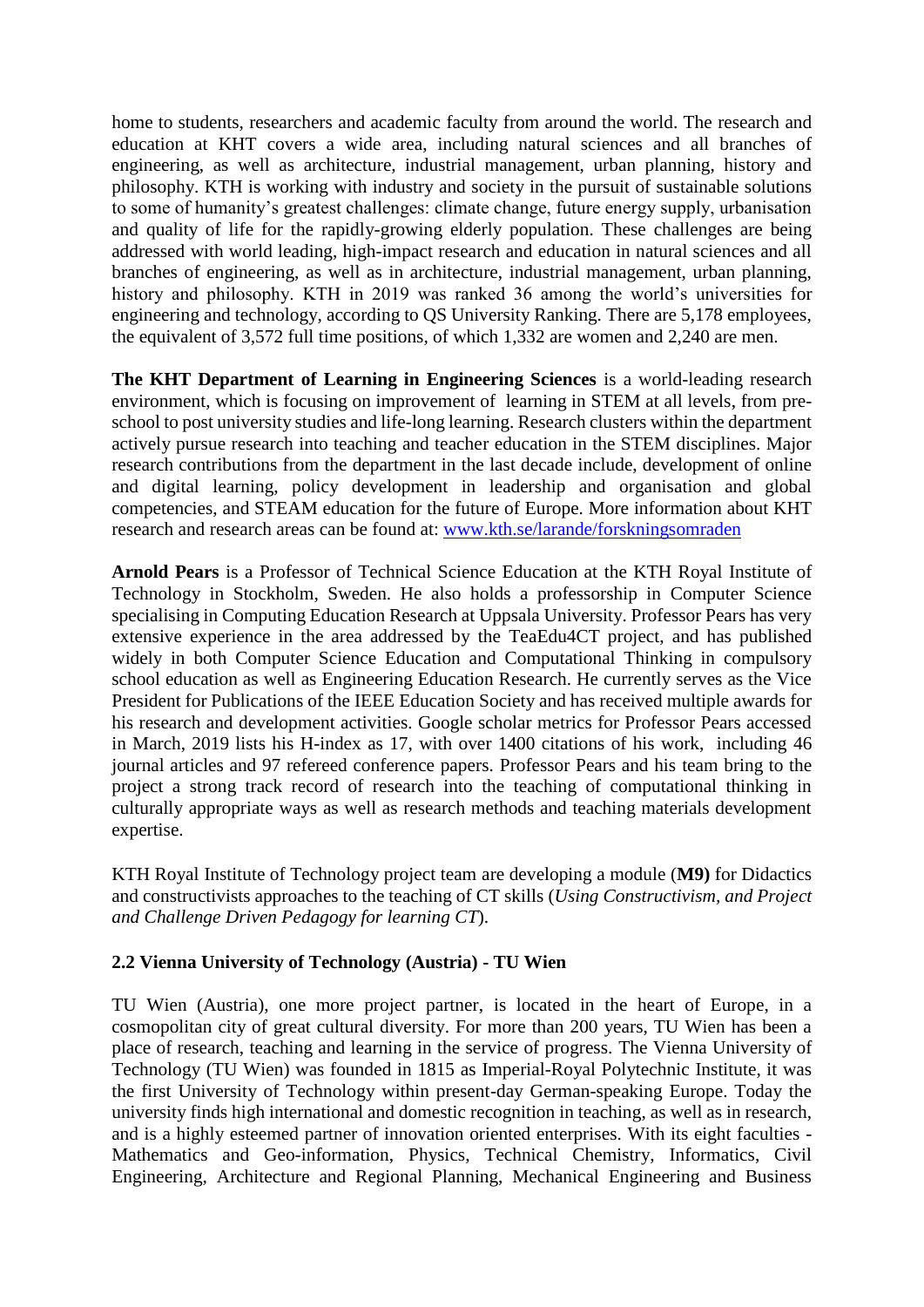Science, Electrical Engineering and Information Technology – the TU Wien covers the classic engineering disciplines. Today TU Wien is among the most successful technical universities in Europe and is Austria's largest scientific-technical research and educational institution. The University has 5072 employees including scientific and non-scientific staff. TU Wien combines basic and applied research and research-oriented teaching at the highest level. TU Wien has evolved into an open academic institution where discussions can happen, opinions can be voiced and arguments will be heard [\(https://www.tuwien.at/en/\)](https://www.tuwien.at/en/)

**Information Systems Engineering Institute** of Vienna University of Technology, which is actively involved in this project, provides foundational and advanced techniques, algorithms, design and engineering approaches to model complete lifecycles of data-intensive and distributed information systems. Such information systems play a crucial role in many forms of organizations, and act as a facilitator and enabler for the digitalization of personal and social spaces. As such, information systems of today have become the underlying "operating system" of our society. Typical activities in the lifecycle of information systems are fundamental requirements elicitation as well as analysis and design of systems, their implementation, as well as subsequent execution and maintenance activities. It is important to mention, that information systems engineering is not limited to technologies and methodological approaches, it also comprises technical solutions, as well as social and business related implications of information systems. Therefore, information systems engineering can also act as an interface between computer science and other research disciplines (technical and non-technical) as well as business related activities. Although these tasks of the institute are more technically oriented, there is a group of scientists steadily working on Informatics education and particularly Informatics teacher education.

**Dr. Gerald Futschek** is Professor and Senior Researcher in Computer Science as well as in Informatics Education. His current position is head of the Institute of Information Systems Engineering. His main research interest is Informatics education at school level and at university level as well. He has published more than 100 scientific papers, mostly on Informatics education. Gerald Futschek and his team ( Philipp Prinzinger, Matthias Rausch, Ulrike Schäfer, Merve Sen) are developing Module **6:** *CT for Informatics (computing) prospective teachers: specific features, approaches and practical solutions.* The COVID-19 pandemic problems inspired the University of Wien team to design a game teaching the simulation skills, showing how simulation and computational thinking can be employed and lead to real problem solving.

## **3. TeaEdu4CT Project News and Latest Developments**

From September of 2020 till February of 2021 the main activities of the project were focused on the reviewing and evaluation of the quality of completed ten project modules. The Review stage consisted of internal evaluation (self-assessment and peer review), which were conducted by project partners, and external quality evaluation, which was conducted by foreign experts, members of Advisory Board. All the modules (IOs 1-10) have successfully gone through the external evaluation by Advisory Board experts, following the dates marked in the project time line. Each module has been evaluated by two external experts.

In November, 2020 the project progress was positively evaluated by Lithuanian Education Exchanges Support Foundation (EESF), which is a national agency entrusted with administration of ERASMUS+ and LLL programmes.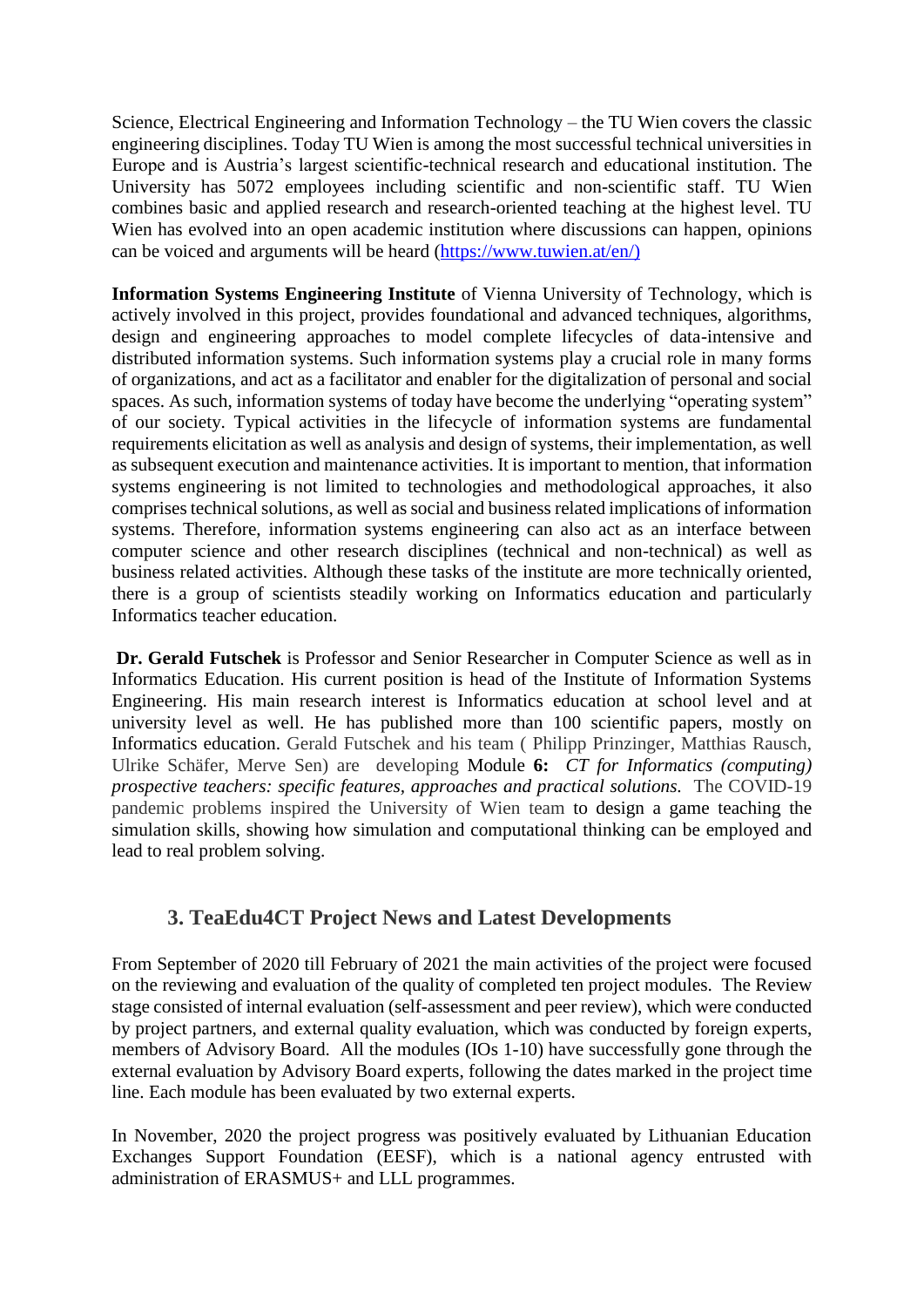Upon the completion of Review stage, all project partners have presented the summarized results of the received feedback during the online TeaEdu4CT project partner meeting held on January 27, 2021. In the discussions there was the overall satisfaction with the quality of received external evaluation reviews expressed. It was mentioned that reviews were constructive, presented good remarks, recommendations and insights for improving (the English language and terminology used in the modules, the logical structure, visualisation of some modules, etc.) of modules. It was noted that the issue of the longevity of the external (Internet) resources used for the module practical implementation is important and has to be considered when improving the modules.



The glimpse from the 8<sup>th</sup> TeaEdu4CT project online meeting, February 24, 2021.

During the discussion of the approaching piloting of the modules, which is planned to be conducted in spring semester of 2021 in all project partner countries, there was the concern of partners, regarding the difficulties of piloting in spring, expressed. Each module has to be piloted in two project partner institutions for pre-service student groups of 20-30 students. We do hope that the unfavourable COVID -19 pandemic situation of today in project partner countries will be better in spring, hopefully, it might be much better in autumn, so then the autumn semester might be seen as more suitable for module piloting, otherwise all the piloting will have to be implemented in a distant mode. It is good news, that modules are undergoing the last improvements, and are ready for translation into national languages of the partner countries and ready for piloting.

During the 8<sup>th</sup> online meeting on February 24, 2021 there was much attention given to the discussion of the dissemination of the TeaEdu4CT project activities and results in partner countries. It was agreed to use all dissemination tools and resources.